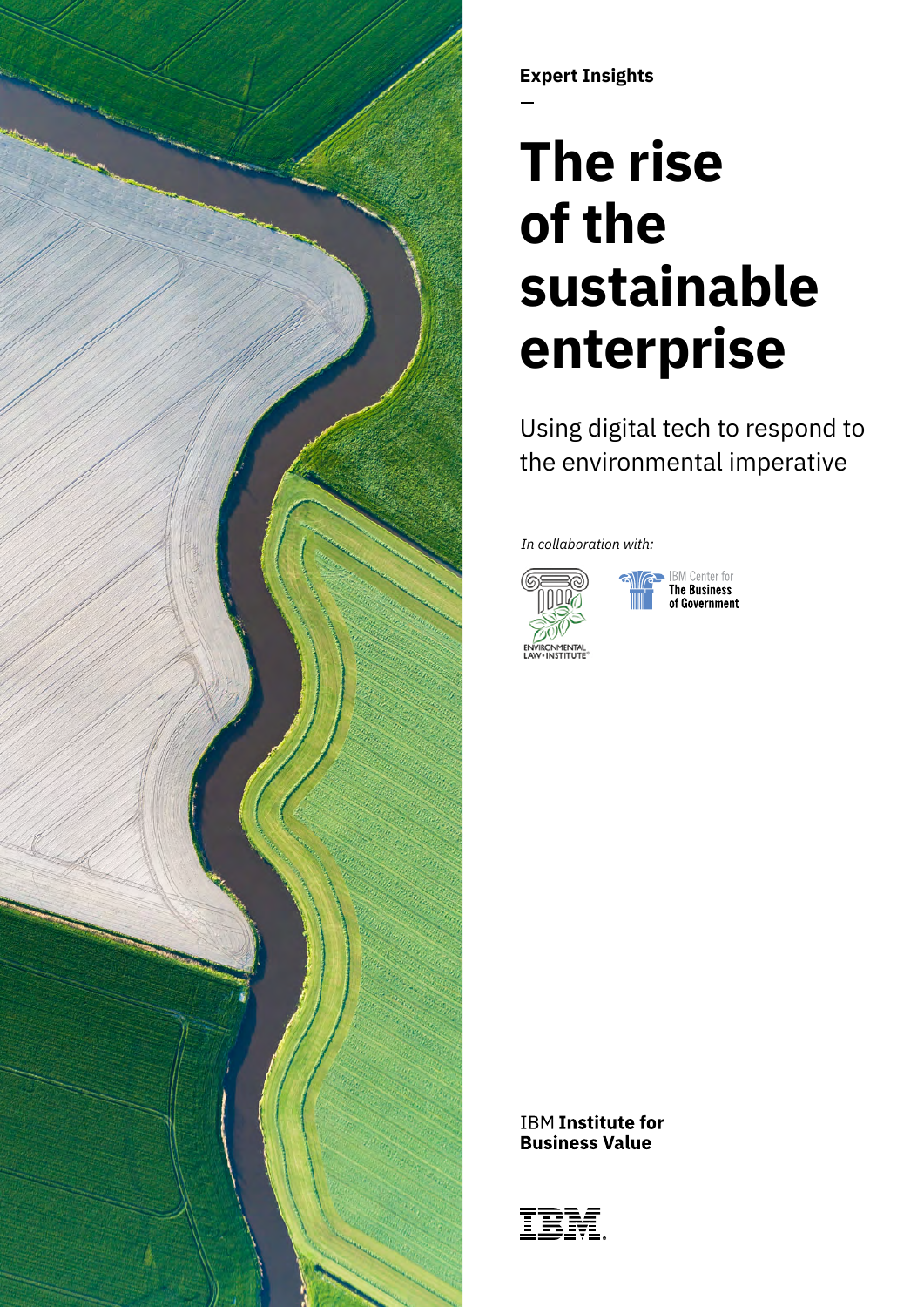# Experts on this topic



### **Wayne S. Balta**

Vice President Corporate Environmental Affairs, Product Safety and Chief Sustainability Officer [balta@us.ibm.com](mailto:balta%40us.ibm.com?subject=)



### **Jacob Dencik, Ph.D.**

Economic Research Leader IBM Institute for Business Value, Global Business Services [linkedin.com/in/jacob-dencik-126861/](http://linkedin.com/in/jacob-dencik-126861/) jacob.dencik@be.ibm.com

Wayne has global responsibility at IBM for environmental affairs, energy efficiency, and toxicology and chemical management. He also leads product safety and related hardware compliance functions. He has been with IBM since 1984.

Jacob is the Global Economic Research Leader in the IBM Institute for Business Value (IBV). Jacob is responsible for leading the IBV's research on topics related to technology and implications on the global economy. Jacob has extensive experience advising companies around the world on their global operations and location strategies. He has also advised governments around the world as an expert and economist on competitiveness, FDI, sector/cluster analysis, and innovation. Jacob holds a PhD in Public policy and Economics from Bath University.



### **Daniel C. Esty, J.D.**

Hillhouse Professor Environmental Law and Policy, Yale University [environment.yale.edu/profile/esty](https://environment.yale.edu/profile/esty) [daniel.esty@yale.edu](mailto:daniel.esty%40yale.edu?subject=)



### **Scott Fulton, J.D.**

President Environmental Law Institute [linkedin.com/in/scott-fulton-62a59853/](https://www.linkedin.com/in/scott-fulton-62a59853/) [fulton@eli.org](mailto:fulton%40eli.org?subject=)

Dan has primary appointments at Yale University in the Environment and Law Schools and a secondary appointment in the School of Management. He is the author or editor of 13 books and numerous articles on environmental law and policy, corporate sustainability strategy, regulatory reform, sustainable investing, and sustainability metrics.

Scott is ELI's fifth President since 2015. Previously, Mr. Fulton was a Principal at the environmental law firm Beveridge & Diamond, P.C., and served as General Counsel of the U.S. Environmental Protection Agency (EPA) and in a number of other high-ranking government leadership positions. In addition to his role as EPA's General Counsel, Mr. Fulton served in a number of other key leadership roles, including as Acting EPA Deputy Administrator, head of EPA's Office of International Affairs, Judge on the Environmental Appeals Board, and head of the Agency's enforcement program.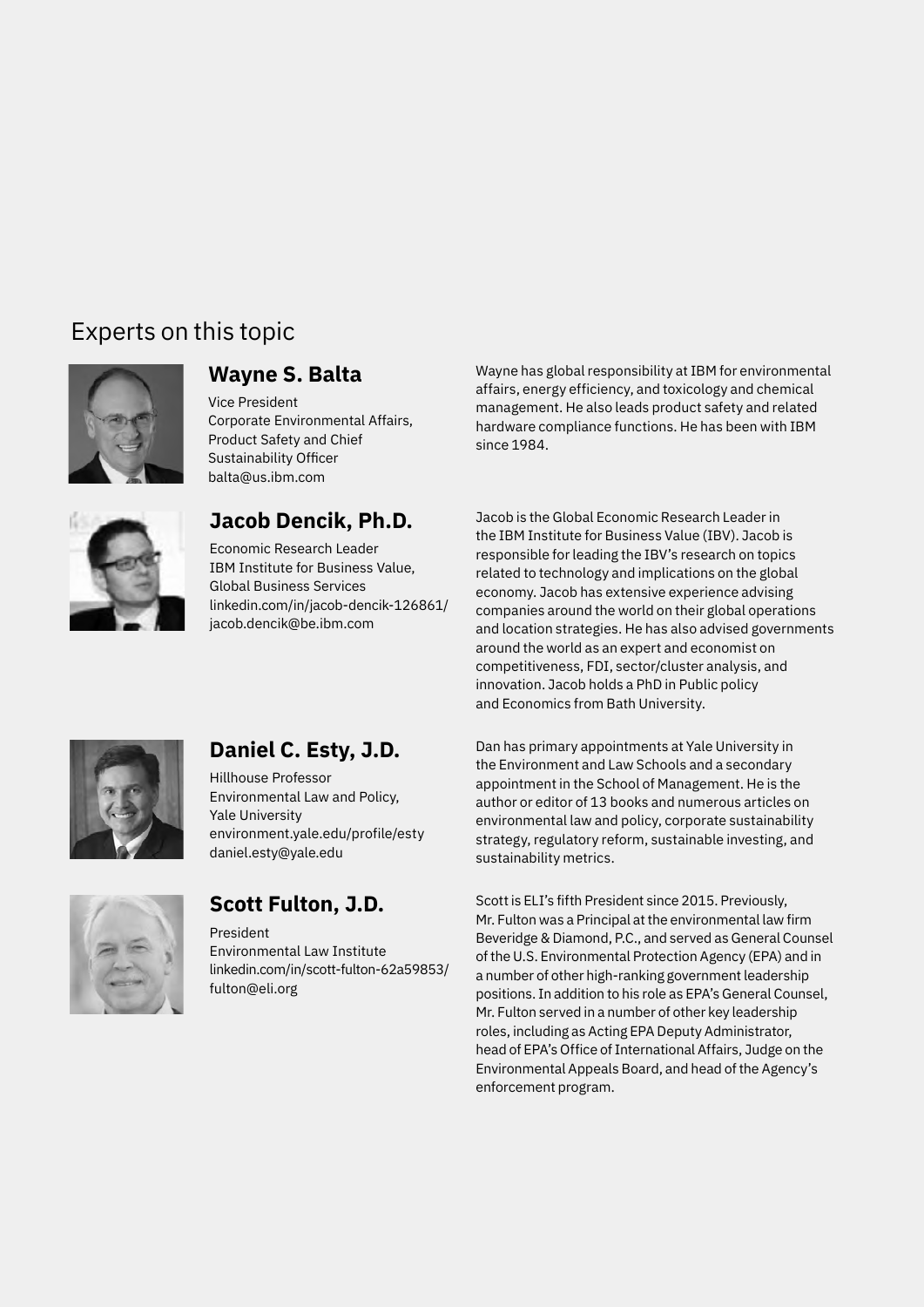No longer can "environmental issues" remain a discrete set of concerns outside the core of a company's primary focus.

### Key takeaways

### **Digital acceleration**

Progress in achieving environmental objectives has stalled because of systemic inertia, policy, priorities and choice—not because of a lack of technology. Digital transformation can help change that.

### **Change as opportunity**

Leading companies are now using digital technologies to turn environmental challenges into major business opportunities.

### **Insights for better behavior**

Insights from data are changing business and societal behaviors and leading to the emergence of the sustainable enterprise.

### **Governance as collaboration**

Digital technologies are enabling a new model of environmental governance where the private sector and governments work in collaboration as partners.

# What's driving today's environmental imperative

Environmental sustainability is no longer just a corporate social responsibility (CSR) issue. Nor is it important only for compliance and reporting purposes. It is, in fact, an imperative in the fullest sense of the word. $1$ 

Opportunities and risks related to the environment now challenge the strategies and operating models of organizations across all sectors and functions. Whether it's new market opportunities, operational efficiency, risk management, changing customer expectations, supply chain disruptions or the like, environmental objectives will directly affect how a company operates and defines its competitive advantage (see Figure 1).<sup>2</sup>

This will be especially true as the world recovers from the COVID-19 pandemic. It's now impossible to deny the speed at which developments in one area can spread across the entire world, nor their potential for economic devastation. No longer can "environmental issues" remain a discrete set of concerns related to sustainability, climate change, air and water quality, waste management, alternative energy, or other admirable goals outside the core of most companies' primary focus.

### **Figure 1**

The environmental agenda: converging forces make it a central feature of corporate strategy.

Environmental challenges and risks



*Source: Based on Institute for Business Value analysis*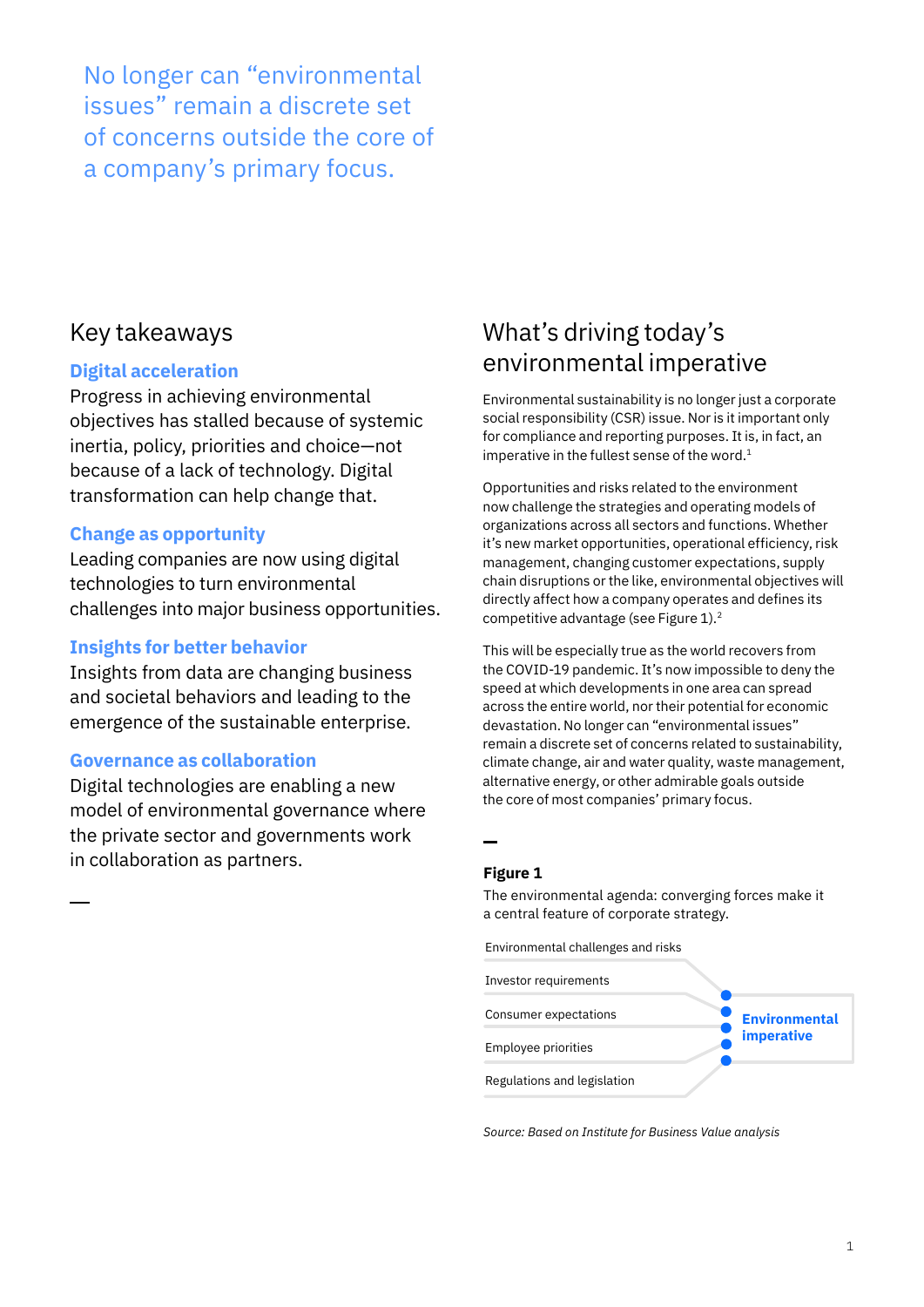### Insight: Defining "sustainability"

Sustainability is a complex and sometimes nebulous concept that may have different meanings to different people. For some, it clearly signals environmental objectives. But others take a broader view of the concept to encompass social, economic and political dimensions. For example, the UN's Sustainable Development Goals include objectives on climate change, environmental degradation, poverty, inequality, peace and justice.3

The individual elements of this broader definition of sustainability will have different implications for business strategies and operations—as companies seek to address the new environmental imperative, they will also have to understand the connections to the broader dimensions of sustainability and act in a manner that advances both its environmental and broader elements. This report focuses specifically on the environmental dimension of sustainability.

In fact, environmental strategy choices—as a subset of a broader sustainability agenda, which also includes economic sustainability and social challenges such as racial justice, structural inequality, and access to healthcare—increasingly define a company's prospects in today's competitive marketplace (see sidebar, "Defining sustainability").

In the latest Global Risk Report 2020 by the World Economic Forum, the top five business risks were linked to environmental challenges: extreme weather, climate action failure, natural disasters, bio-diversity loss and human-made environmental disasters.<sup>4</sup> Consequently, companies are beginning to include environmental challenges as part of their overall risk management and business continuity planning.

But now, investors and financial managers are becoming increasingly discerning in their allocation of capital, incorporating sustainability criteria in their investment decisions. For example, according to a recent survey, more than half of global asset owners are currently implementing or evaluating environmental, social and governance (ESG) considerations in their investment strategy.<sup>5</sup> In early 2020, Blackrock, the largest money manager in the world, announced "that sustainability should be our new standard for investing."6 To raise capital for future growth, it will thus be increasingly important that companies align their business activities with sustainability objectives.

Customers and employees have also become much more environmentally conscious. A recent study by IBM found that nearly 80 percent of consumers indicate sustainability is important to them and 60 percent are willing to change their shopping habits to reduce environmental impact. Among the most purpose-driven customers, who emphasize the societal and environmental impact of their consumption, over 70 percent would pay a premium of 35 percent, on average, for brands that are sustainable and environmentally responsible.7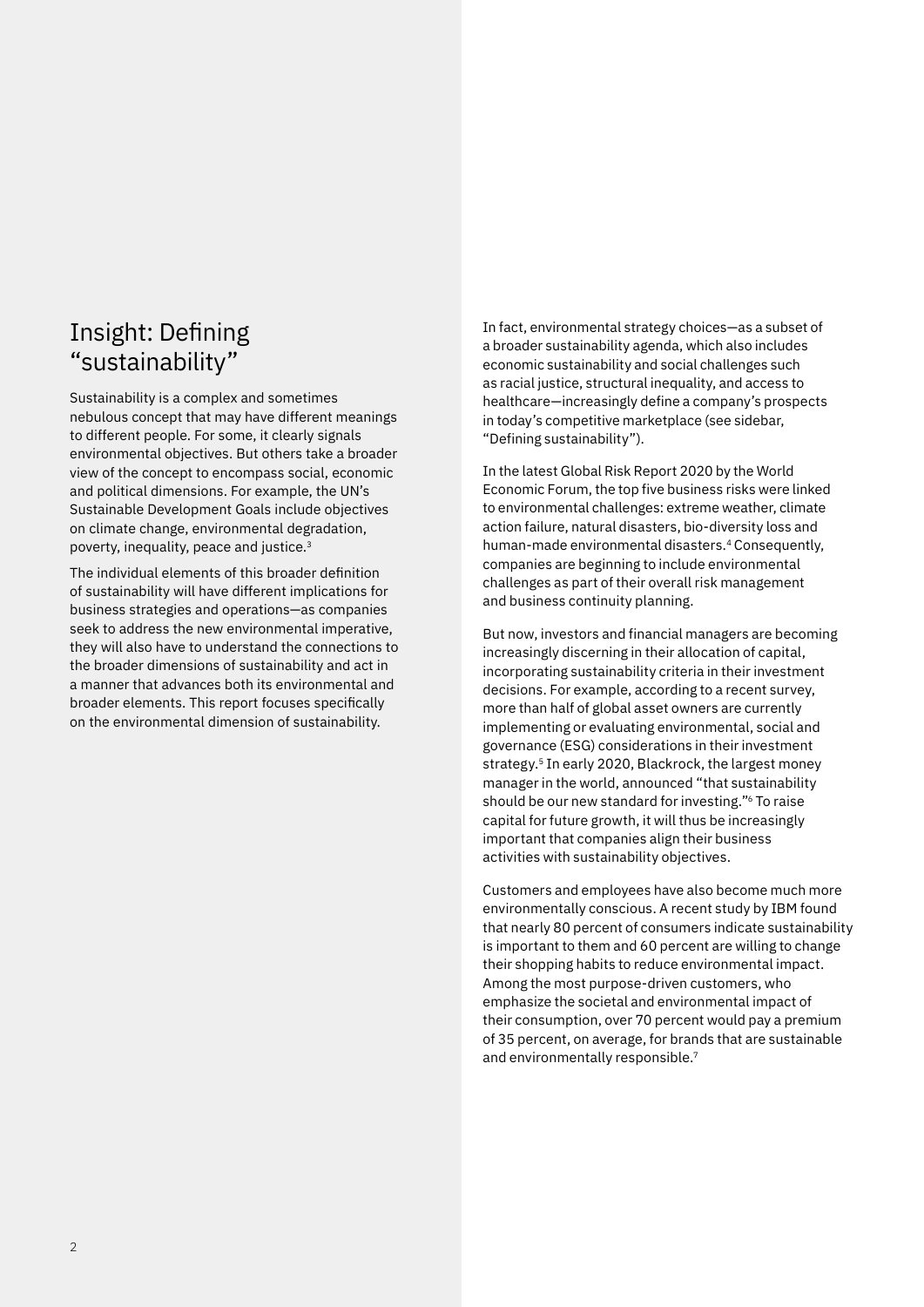Talk is one thing. Finding a path to successful action another. Digital transformation will help make the difference.

Research indicates employees also care: 64 percent of Millennials consider a company's social and environmental commitments when deciding where to work; 83 percent would be more loyal to a company that helps them contribute to social and environmental issues.8 Indeed, leading companies are actively engaging their employees in shaping environmental sustainability strategy and initiatives. For example, Unilever has sustainability "ambassadors" throughout the organization. As a result, 76 percent of Unilever's 170,000 employees feel their role at work enables them to contribute to delivering to the sustainability agenda.9

These findings demonstrate that investors, consumers and employees view sustainability as a critical issue. While this data set is based on their views of sustainability in its broadest sense, clearly environmental objectives are a central part of their concerns.

And then there's government—legislation, regulation, policy. The backbone of environmental action for decades, its approach, too, is changing to adapt to today's reality. In addition to regulatory constraints, governments are offering incentives for innovation and improved, "greener" business processes. Increasingly, governmental efforts to tackle environmental problems will in themselves create new opportunities, as government funding flows to those developing and implementing innovative solutions, including new ways for the private and public sectors to collaborate.

With continuing pressure on public resources to do the traditional work of environmental protection, government increasingly sees private sector leadership as key to future success and is looking for opportunities to catalyze and optimize that leadership. And to the extent that regulatory strategies shift from 20th century "command and control" mandates toward greater use of market mechanisms—as

many governments around the world are doing—the premium on innovative solutions and the deployment of breakthrough technologies will be even greater.

The need to address environmental problems, therefore, constitutes a major business opportunity in its own right. The total global market opportunity associated with environmental sustainability is estimated at more than USD 12 trillion.<sup>10</sup> Energy spending across the world tops USD 6 trillion annually, making the transition to a clean energy economy that promises to unfold over the next few decades an especially significant market opportunity.

Together these forces are shaping a new corporate agenda, with 62 percent of executives considering a sustainability strategy not as nice-to-have but, in fact, essential in order to be competitive. Another 22 percent think it will be a requirement in the future.11 The environmental imperative has rightly planted itself in the heart of boardroom and operational management conversations.12

Talk is one thing. Finding a path to successful action another. Digital transformation will help make the difference. Exponential technology innovations unavailable to previous generations—artificial intelligence (AI), 5G, Internet of Things (IoT), cloud, blockchain and others<sup>13</sup>-will accelerate this progress in three ways:

- 1. Capitalize on data to reveal new insights and underpin new solutions to existing problems right now;
- 2. Help change business practices and drive the emergence of the "Sustainable Enterprise;"
- 3. Support a new level of public, private, and not-for-profit collaboration to forge a new governance model for the environmental imperative.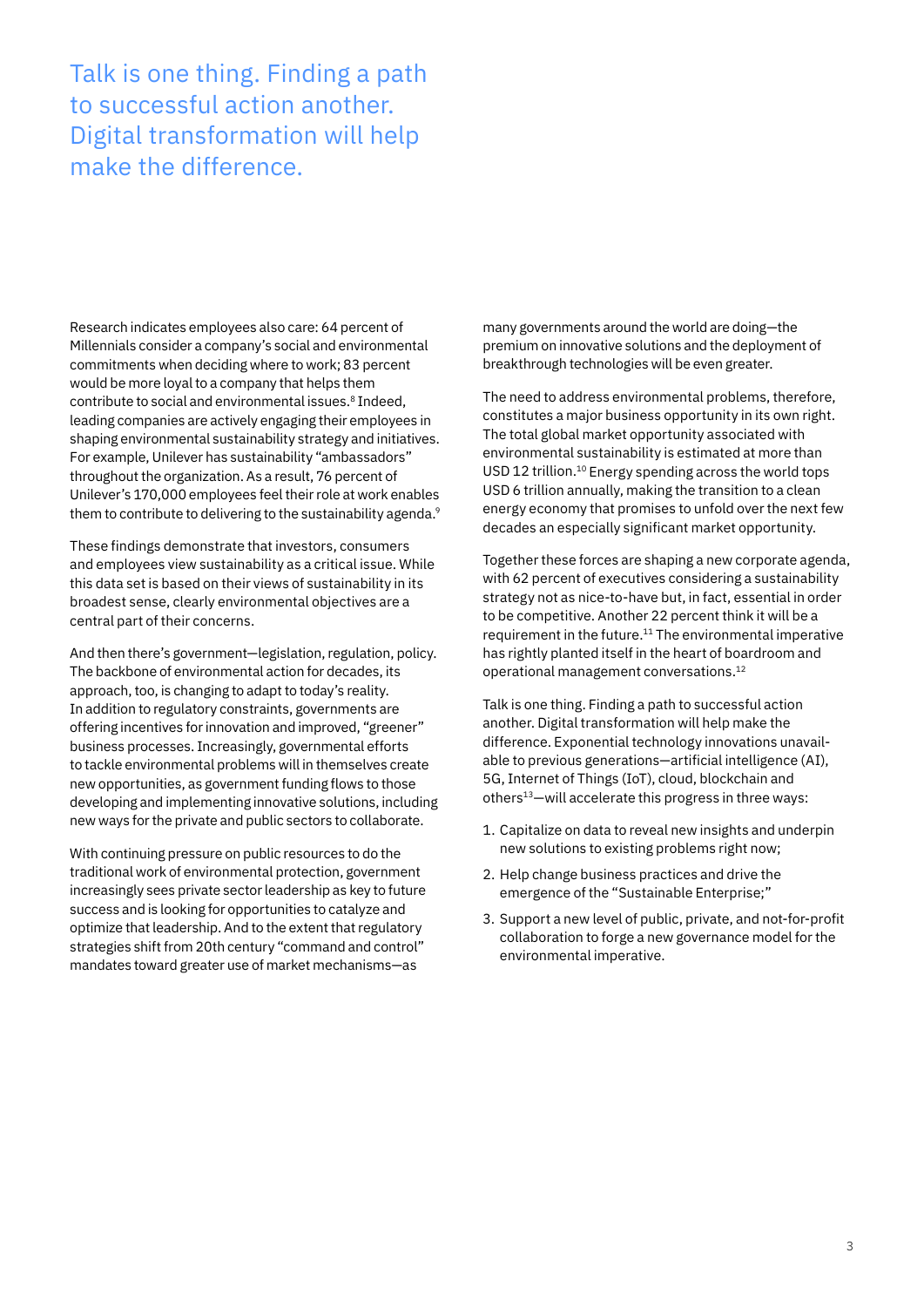We can now measure environmental costs associated with different types of economic activities and, effectively, internalize them—help incorporate these real costs using exponential technologies.

### More data, more insight—more progress

Data and information underpin the ability of economic actors to drive change in business priorities and practices. Greater transparency and insight allow consumers, companies, investors and governments to change the way they buy, produce, sell, transport, consume and govern, which in turn has the potential to transform the way economies operate. Moreover, data can be infused into business processes and decision making and drive improved environmental outcomes. With vast quantities of structured and unstructured data available to them—often in real time—organizations can tap into unprecedented levels of actionable insight for transformation and innovation.

For example, some organizations and industries are using data and digital technologies to apply the principles of a circular economy—a systemic, regenerative approach to economic development designed to benefit businesses, society, and the environment.<sup>14</sup> It represents a fundamental change in how value is created, aiming to re-use resources in a continuous circular loop rather than the traditional linear approach of extract, use and dispose, and the increased availability of data is a paramount enabler. If successful, this could dramatically reduce resource consumption and add substantial value to our economies. For example, the estimated potential value of the circular economy in Europe alone is EUR 1.8 trillion.15

Digital technologies—underpinned by data—can help unlock this potential by improving the flow of information. For example, several large automotive companies have established the International Material Data System, a global data repository that contains information on materials used in the industry to facilitate recycling of end-of-life vehicles and their materials.<sup>16</sup> Or the Excess Materials Exchange (EME), an online platform that enables companies to exchange excess materials with each other. For example, EME uses "resources passports" and tracks and traces materials by using Quick Response (QR) codes and chips to support matchmaking.

Then there is the European database Urban Mine Platform that shows valuable materials made available from high-tech products (such as vehicles, electronics, batteries). It aims to improve the traceability, recovery and value retention of secondary raw materials by creating a harmonized inventory of products, materials and waste. The database records the quantities and compositions of products (for example, product type, materials, components, elements) put on the market and flows of waste generated per year.<sup>17</sup>

These examples underscore a central feature of many environmental challenges: a lack of information that would enable internalization of the full cost of environmental resources and their damage to the environment, so that these costs and damage are not currently reflected in the prices that economic actors pay for goods and services. Economists, therefore, refer to environmental costs as an "externality" caused by the inability of pricing mechanisms to incorporate such societal costs.<sup>18</sup> The availability of big data and advanced analytics address this problem in new ways– making it possible to "internalize" externalities in ways that could not be imagined in the past and transform strategies of pollution control and improved natural resource management.19

Specifically, we can now measure many environmental costs associated with different types of economic activities and, effectively, internalize them—help incorporate these real costs using exponential technologies, such as IoT and AI. These costs can be incorporated into economic decision-making in real time and become an integral part of economic transactions and corporate operations.

From a business perspective, this means we can turn environmental challenges into marketplace opportunities.

For example, Plastic Bank is using digital technologies to reveal the value of plastic waste. Highlighting this potential "lost" value, in turn, can incent resource recovery systems that interrupt the flow of plastic waste to the ocean and instead make it available for companies to use in new products. Plastic Bank uses blockchain technology to track the entire journey of recycled plastic from collection, credit and compensation through delivery to companies for re-use.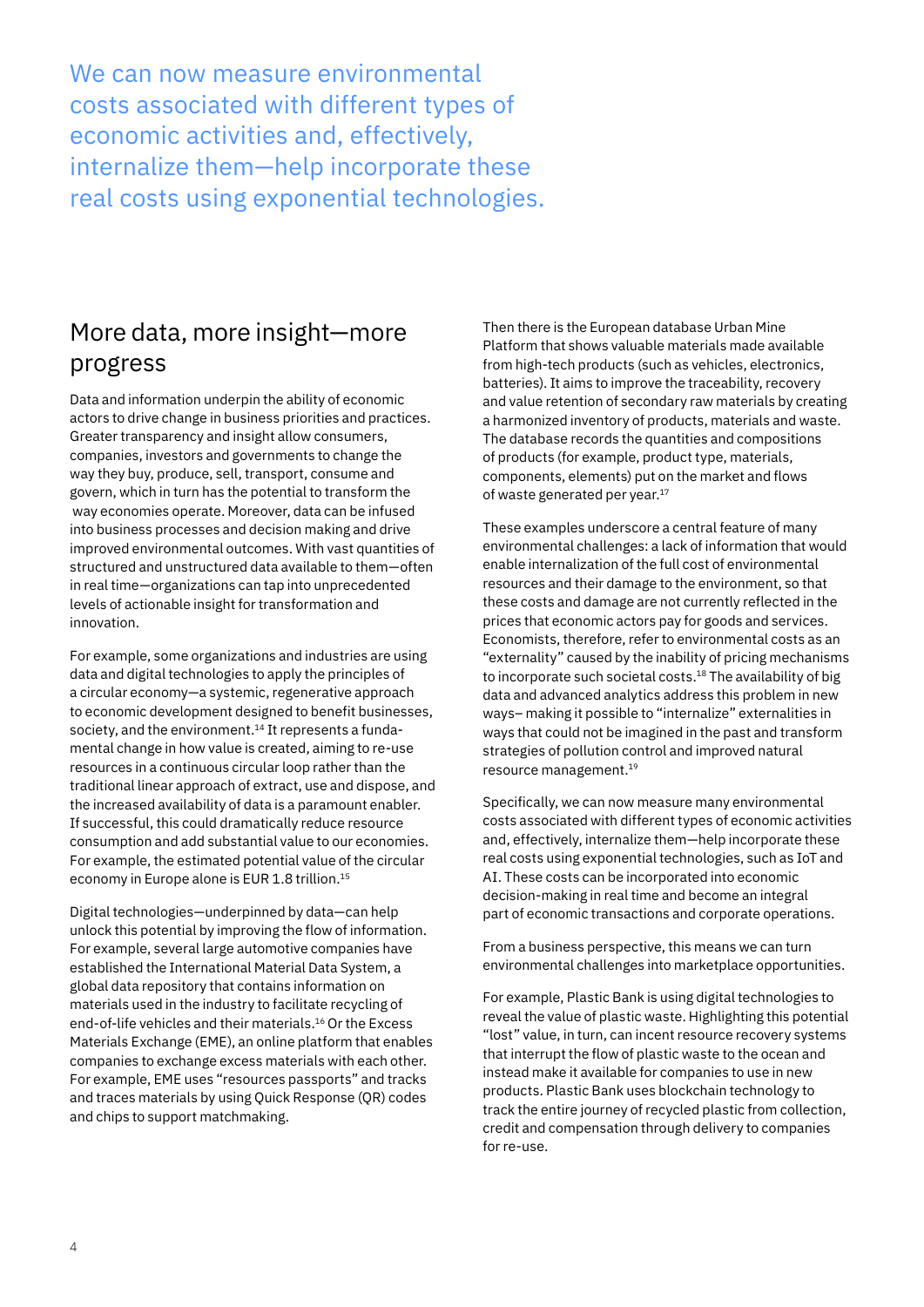It also uses a system of token rewards based on blockchain to monetize plastic waste and records transactions at the micro-level. As these micro-transactions add up, they form credits that waste collectors can use to earn useful goods. This can help turn citizens in the world's poorest countries into recycling entrepreneurs, potentially lifting millions out of poverty across the world while cleaning up the its oceans.<sup>20</sup>

Data and digital technologies—especially the ability to capture data in real time with an unprecedented degree of granularity—provide new levels of insight into changes in the physical environment. For example, by using sensor technology, many cities can now monitor air pollution levels in real time. By combining pollution data with weather and transport data and applying analytics, they can identify underlying causes and then take steps to rectify them.

Similarly, by instrumenting utility infrastructure and networks with sensors, utility companies are using data to monitor the use of water and other critical natural resources. They can detect anomalies such as leaks, fix them, and reduce water loss. In short, the availability of data fundamentally changes our understanding of and approach to meeting a wide range of environmental objectives.21

Combining data with exponential technologies, therefore, creates immense opportunities to generate insight and apply it to activities, processes and decision making (see Figure 2).

### **Figure 2**

Exponential technologies and environmental sustainability

#### **Artificial intelligence**

- Applies learning algorithms for better environmental models.
- Improve and refine responses to environmental problems.
- Optimize resource consumption and business processes while minimizing pollution.

#### **Advanced analytics**

- Processes huge volumes of data
- Better understand environmental anomalies, vulnerability and risk susceptibility.
- Refine operations and supply chains for reduced environmental impact and improved resilience.

#### **5G and mobile technologies**

- Faster connectivity and sharing of vast quantities of data and insight.
- Connects communities and engages stakeholders in support of environmental objectives and innovative solutions.

*Source: Based on Institute for Business Value analysis*

#### **Hybrid multi-cloud**

- Seamless integration and aggregation of complex data on proprietary systems as well as on public, private, or managed cloud services.
- Integrated data from across a wide ecosystem drives reliable insight faster to build more accurate environmental models.

#### **Internet of Things (IoT)**

- Sensors and devices provide accurate data to optimize processes and reduce environmental impact.
- Triggers alerts and advice to help mitigate and manage environmental problems, such as wildfires or floods.
- Can balance use of flexible and renewable energy sources.

#### **Blockchain**

**Environmental sustainabilit**y

- A trusted shared digital ledger to track and authenticate provenance, use of resources, pollution and transactions across a supply chain.
- Assists in compliance with regulatory requirements, enabling more efficient emissions trading schemes.
- Can balance use of flexible and renewable energy sources.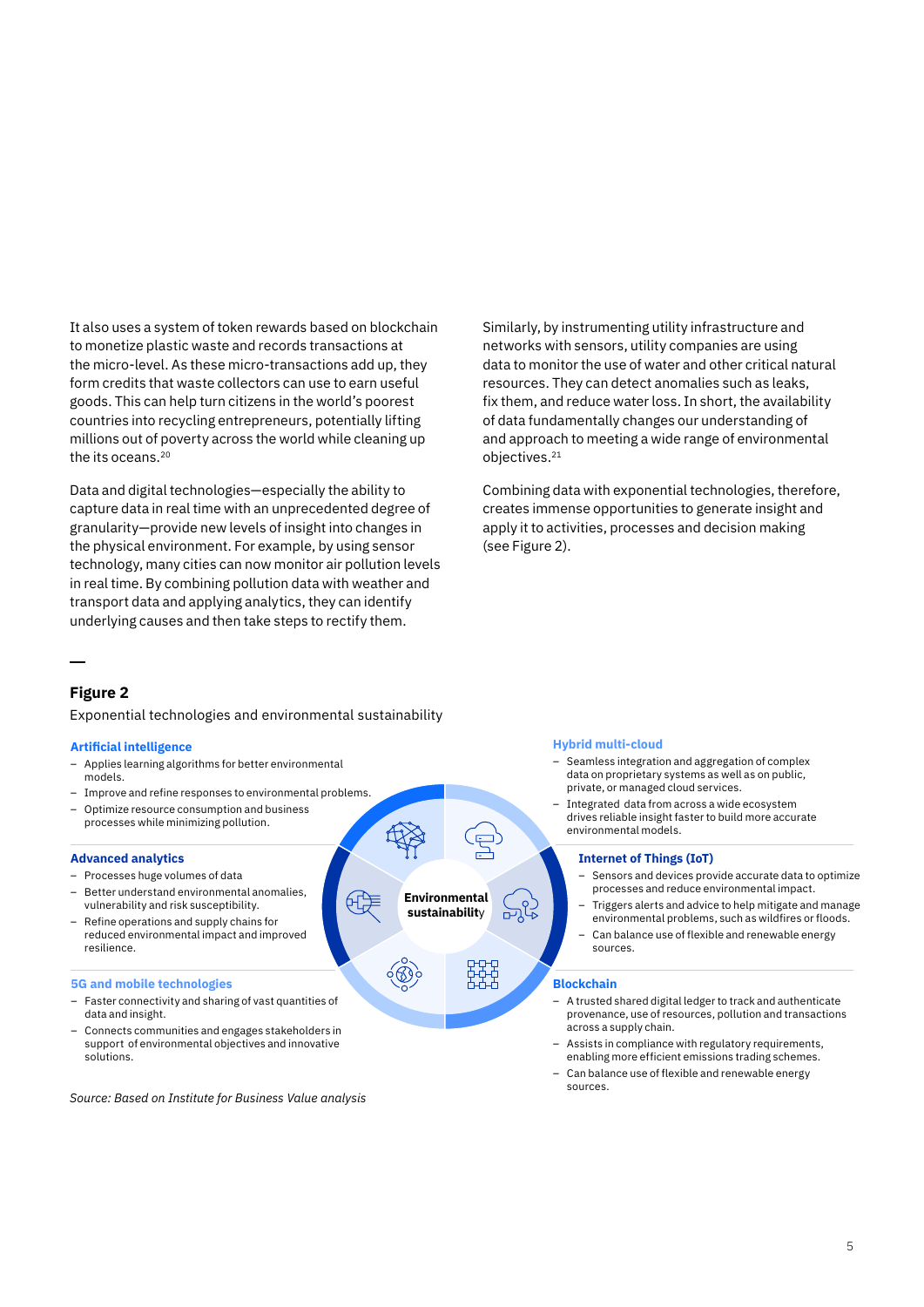### Signify: Light as a tool for progress

Search for an icon for "light," and you can bet you'll find lots of light bulbs. Signify, formerly known as Philips Lighting, and with 2019 sales of EUR 6.2 billion, is the world leader in lighting for professionals and consumers, as well as lighting for the Internet of Things. Yet the company would probably try to dissuade you from this fixation with light bulbs. Instead, it would want you to think of what lighting can do: reduce the world's environmental footprint and resource consumption, enhance safety and well-being, and make communities and cities more enjoyable places to live.

Its ambitions are embedded in its strategy, one that relies heavily on data, analytics, IoT and other exponential technologies. By using digital technologies and light-points as nodes for data and information, Signify is transforming buildings, urban places, homes and even food production to increase energy efficiency and reduce environmental impact.

Moreover, the company is trying to decouple the notion of owning light-emitting devices—like light bulbs—from the function of those devices: illumination. It believes that by moving to a new business model, lighting as a service (LaaS), the company will be able to nudge lighting into the circular economy. Today in Western Europe, only 10 percent of discarded light sources are collected and registered. Circular lighting, a concept the company believes would extend the LaaS model, could increase the amount of lighting equipment collected, repurposed, and put back into circulation, as well as reduce investment, maintenance and headaches for businesses as they use lighting.

Accordingly, the improved information flows made possible by digital technologies not only inform, but also enable systemic change in economic activity. Put data and insights from it in the hands of businesses, governments and individual actors, and you spark change in business and societal behaviors. The opportunities inherent in such change suggest that the environmental imperative will be at the heart of the corporate agenda for the foreseeable future.

# Exponential technologies and the Sustainable Enterprise

The same exponential technologies that are bringing data and insight to bear on the environmental imperative are also reshaping the very nature of a company's operations and business model (see Figure 3). Businesses are not just becoming "digital." They are applying AI, in particular, and other exponential technology to create new business platforms on which to compete and collaborate, and intelligent workflows to drastically improve their operations and customer experiences. They're also using these technologies to augment the capabilities of their people, and improve the employee and customer experiences of their organizations.

### **Figure 3**

The digital and sustainable enterprise

| Sustainable<br>business<br>platforms                | Green and<br>intelligent<br>workflows | Enterprise experience,<br>humanity and<br>the environment |
|-----------------------------------------------------|---------------------------------------|-----------------------------------------------------------|
|                                                     |                                       |                                                           |
| Data, Analytics, IoT, Blockchain, Automation and AI |                                       |                                                           |
|                                                     |                                       |                                                           |

*Source: Based on Institute for Business Value analysis*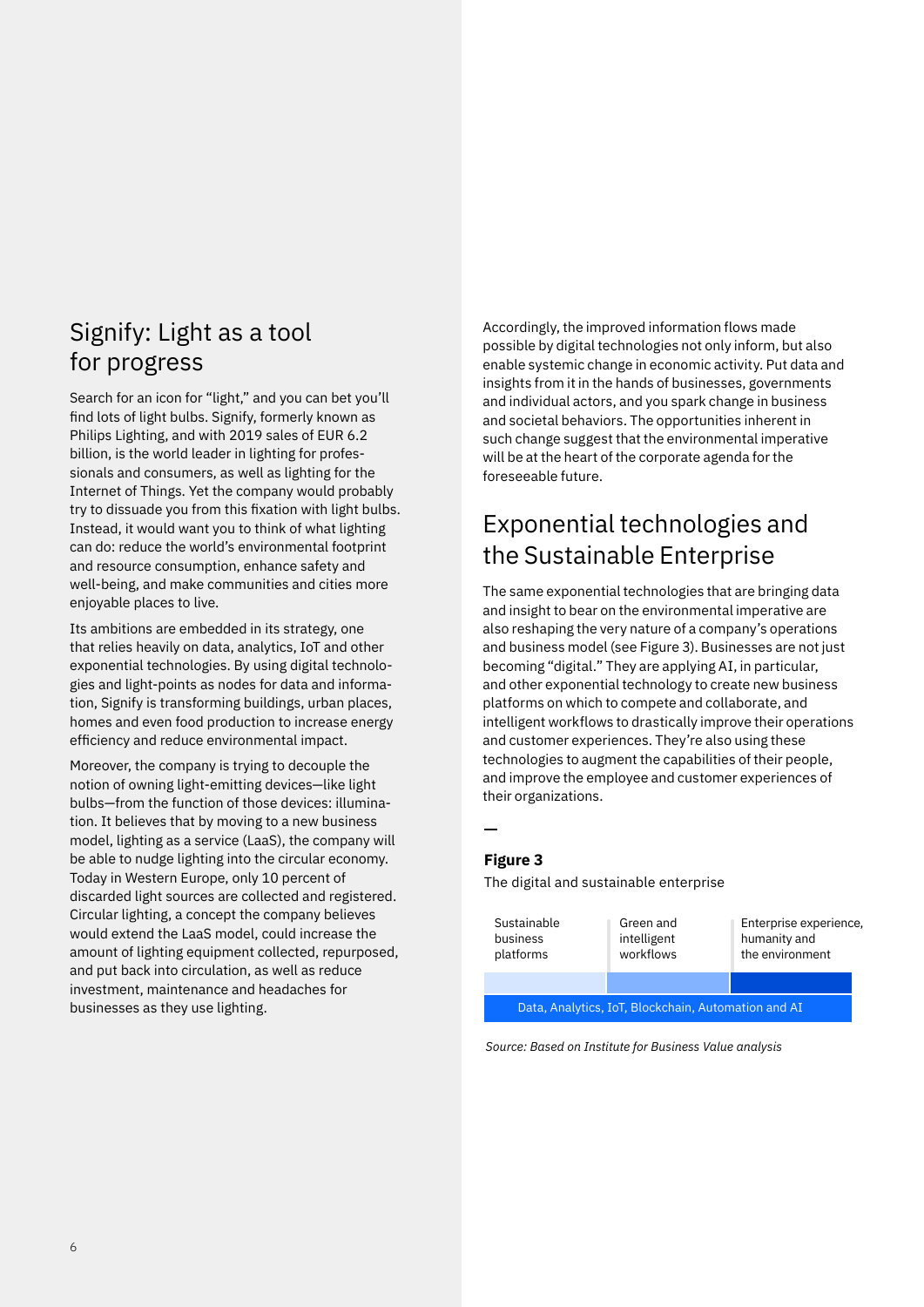Intelligent workflows present an unprecedented opportunity to make efficiency improvements that also align with environmental objectives.

These structural changes in corporations themselves give rise to new opportunities for advancing and aligning business and environmental outcomes. Specifically, they help leading companies realize the environmental imperative through three principal dimensions: sustainable business platforms; green, intelligent workflows; and enterprise experience, humanity, and a commitment to the environment.

### **Sustainable business platforms**

Today, digitally enabled business platforms are emerging that support collaboration and co-creation in a manner hitherto impossible. In the context of environmental sustainability, these business platforms, which also draw on the same technologies used to reduce transaction costs between economic actors, also help drive innovation and enable internalization of environmental objectives, allowing for value creation that is more fully reflective of true environmental costs and benefits.

Data and improved insight make it possible to incorporate the environmental impact of economic activities into the transactions and interactions mediated by these new business platforms. The platforms also support new modes of working more sustainably by combining the collective capabilities of different stakeholders, augmented by technologies such as AI. Indeed, business platforms integrate not only actors but also different sources and types of data that contribute to improved actionable insights and new innovations.

For example, the Norwegian company Yara has launched a global digital farming platform that applies artificial intelligence, machine learning, in-field data and weather data to unlock new insights for farmers to improve crop yields in a sustainable way. The platform will help link farms to the full food chain and support the development of holistic food production from farm to plate.

Another example is the Anglo-Dutch company Shell, which joined forces with IBM to introduce Oren, a new digitally enabled business-to-business marketplace for the mining industry to help develop new revenue streams and business opportunities. The platform will allow members to find field-tested products and services from across a trusted ecosystem. It will not only offer field-proven software, services and digital solutions, but also pilot pioneering technologies in a single location. The platform will include environmental management and compliance software programs that provide detailed analysis and reporting on pollutant inventories, greenhouse gas emission, energy consumption, environmental impact assessment, mine rehabilitation, and mine life cycle assessment. One-third of the solutions available on the marketplace will be related to sustainability.

### **Green, intelligent workflows**

Companies are always looking for ways to cut costs, often by increasing efficiency and automation. Exponential technologies now enable them to devise intelligent workflows— comprehensive AI-powered processes that define a company's customer and employee experiences to replace yesterday's siloed, often inefficient stand-alone business processes.

This presents an unprecedented opportunity to make efficiency improvements that also align with environmental objectives. Leading companies now transform their entire operating models, break down the silos of tasks and take a holistic approach. They incorporate all the capabilities, data and insight of their organization and ecosystem to achieve greater value creation while achieving positive environmental outcomes (see sidebar, "Signify: Light as a tool for progress on page 6").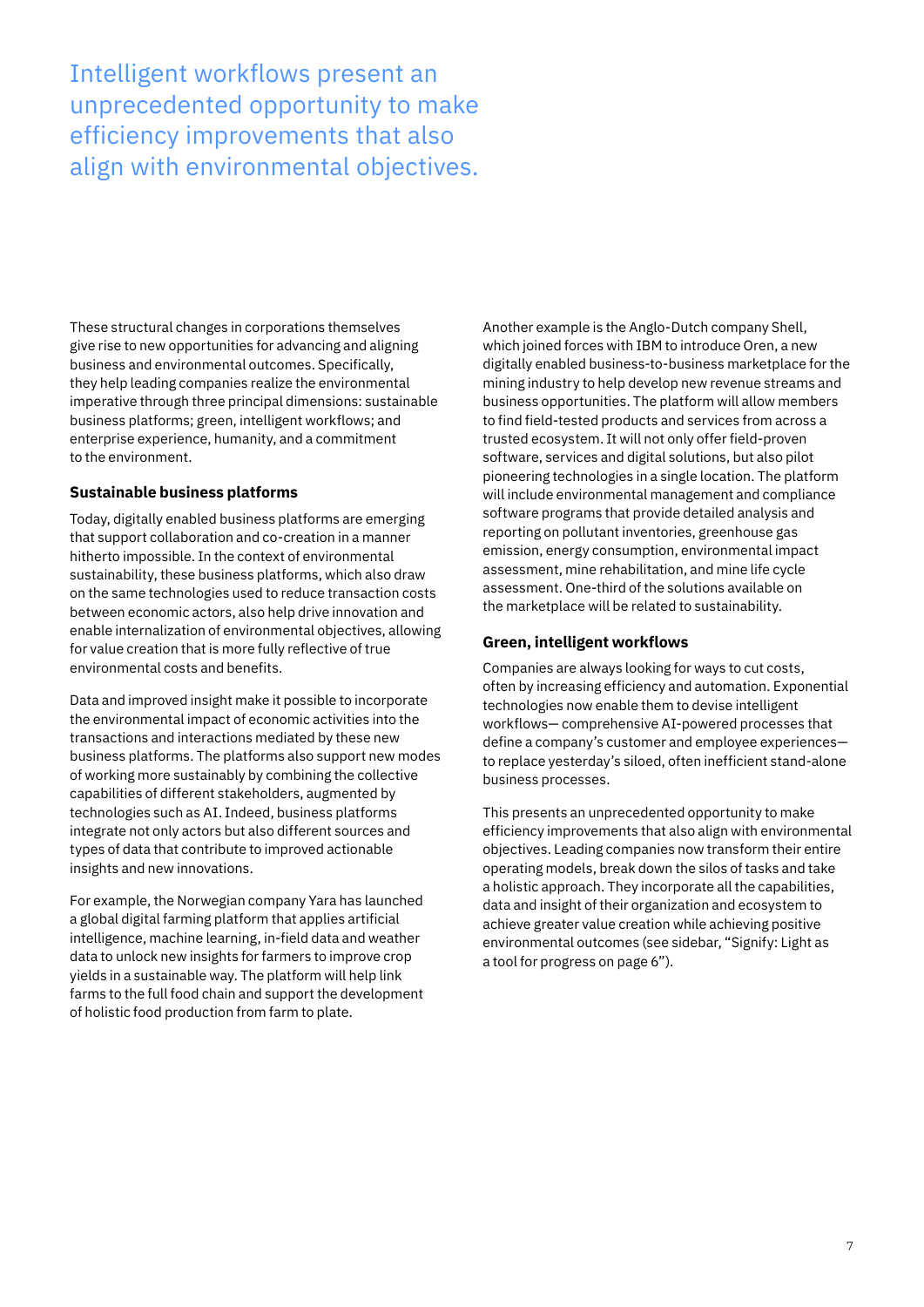Case in point: E&J Gallo Winery, a California company aiming to improve irrigation and conserve water using AI. Gallo already had sensors in its vineyards and analytics models to help with precision irrigation, but the winery wanted something even better. It added machine learning capabilities that allowed its models to adapt and get smarter over time. In the past, events like extended droughts or flooding required human intervention to assess what happened in the field and adjust the irrigation model based on this new data. By combining data from satellite imagery and machine learning, Gallo was able to create an intelligent irrigation system that can deliver water in a way that's situational, hyper-local, automated, and self-tuning. It cut water use by 25 percent over three years while also improving the quality of its wine.<sup>22</sup>

### **Enterprise experience, humanity and a commitment to the environment**

A company's customers, employees, investors and partners increasingly expect compelling experiences, and can become quite vocal, using social media as an amplifying platform, when disappointed. They are also more aware than ever before of a company's environmental track record. This presents an opportunity as well as a risk.

When a company applies its human capabilities, newly augmented by exponential technologies, to advance environmental sustainability—and conveys this through compelling interactions with the company—it significantly differentiates itself in the marketplace (see Figure 4).

For example, in the fashion industry, companies are using AI to improve their customer experience, reduce their environmental footprint, and enhance their brand. As customers increasingly shop online, the inability to try items on leads to a high return rate. Forty percent of all online purchases are ultimately returned. This is both costly and creates significant additional transportation and CO2 emissions. However, by using AI to help customers purchase items that fit their physical dimensions and their preferred style, the return rate can be significantly reduced. The retailer Moosejaw is using such an approach to cut its return rate by nearly a quarter.<sup>23</sup>

### **Figure 4**



Human-technology collaboration advances environmental sustainability

*Source: Based on Institute for Business Value analysis*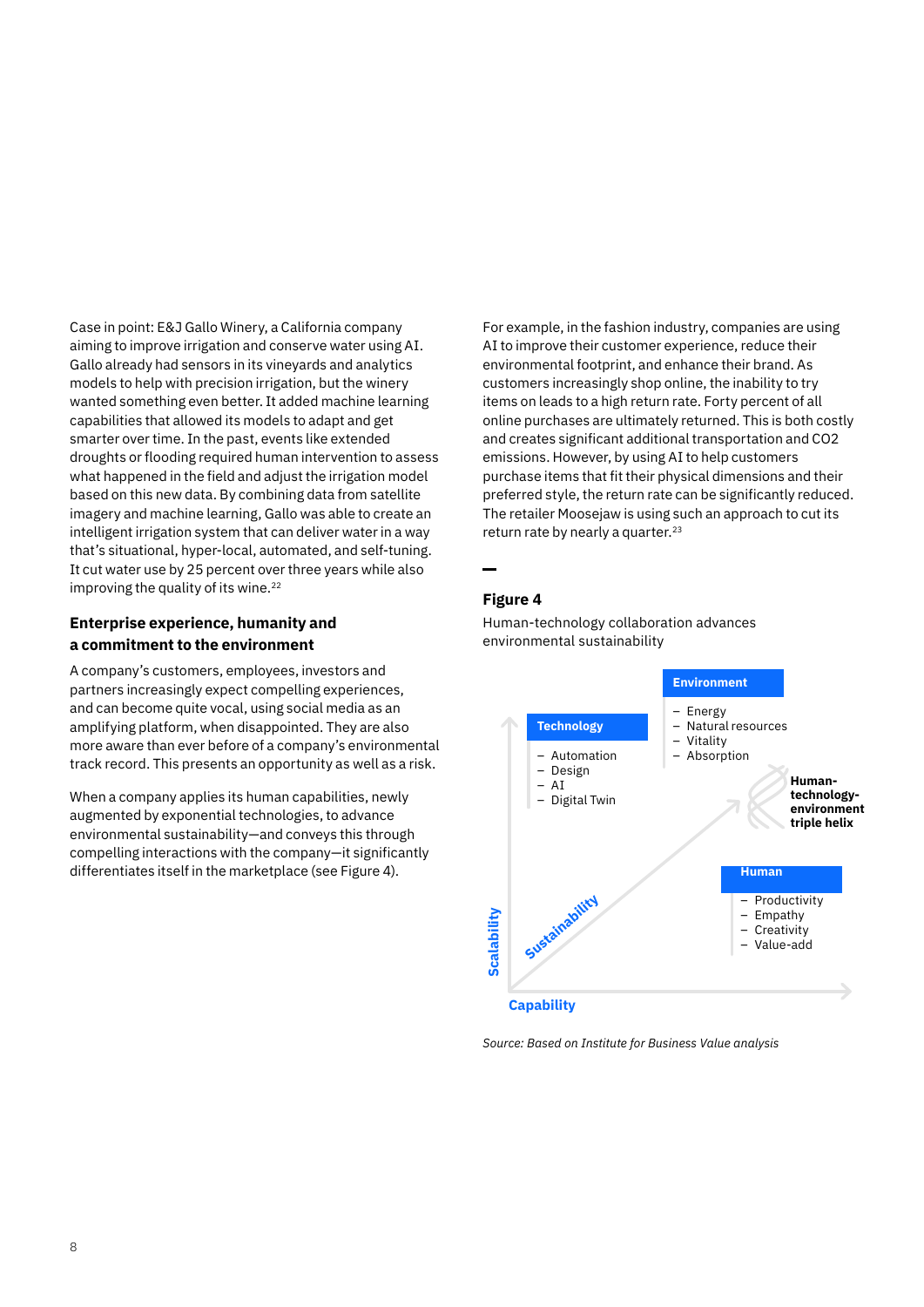Digital technologies will play a key role in enabling pricing mechanisms to function effectively, transparently, and in an integrated way.

# The need for a new environmental governance

For the past four decades, the environmental agenda has been, in fact, the agenda of government. Standard-setting, regulation, enforcement and, to a certain extent, incentives from various levels of government, have driven environmental progress. While such efforts have helped improve environmental quality in many parts of the world, a great deal remains to be done, and governments are increasingly challenged to muster the resources and political persistence needed to address remaining gaps and needs. It's time for a new model, one that is no longer so reliant on government to lead the way.<sup>24</sup>

This is not to dismiss the important role that governments will continue to play, but it acknowledges how important it is to engage all relevant actors in driving the required change. Fortunately, a new approach to environmental governance also has many new mechanisms available for engaging different stakeholders.

To achieve the substantial transformation of economic activity and innovation required for environmental sustainability, the full spectrum of economic actors public, private and not-for-profit—must collaborate, taking advantage of today's data availability and technology to analyze and share it on a greater scale than ever before. Such transparency not only contributes to common understanding, and also allows for mutual accountability across a broader, multi-actor governance system.

Digital technologies—especially exponential ones—make possible many market-based mechanisms that drive change and innovation. In particular, they can support incentive mechanisms for action at a scale and speed that would be impossible through the traditional means of regulations and government intervention.

Not only are digital technologies critical for the monitoring, verification and reporting, but emerging technologies, such as blockchain, make it easier to share data and manage transactions that support, among other things, more efficient climate markets. As noted in a recent World Bank report, "Blockchain, Big Data, the Internet of Things (IoT), smart contracts and other disruptive technologies hold out the promise of addressing the needs of new generation climate markets post-2020."25

This is particularly important when resolving the market complexity associated with multiple jurisdictions, each promoting a variety of mechanisms for tackling it, such as climate change. For example, approximately 40 countries and more than 20 cities, states and provinces use carbon pricing mechanisms, such as emissions trading schemes or carbon taxes.26 There is growing support for greater use of such mechanisms across the public, private and non-governmental sectors, with members of the Climate Leadership Council, which includes IBM, advocating for a fee on carbon emissions.<sup>27</sup>

Digital technologies will play a key role in enabling such pricing mechanisms to function effectively, transparently, and in an integrated way. Moreover, increased insight enables a deeper understanding of how different groups in our societies are affected by specific measures, allowing innovations to lessen—or even eliminate—the impact of any regressive or unwanted social outcomes.

Of course, change on this scale is never simple. The interaction between the environment and economic activity constitutes a complex dynamic system with a multitude of direct and indirect relationships. Generally speaking, individual actions in complex systems generate both anticipated and unanticipated consequences. And these consequences in one part of the system have implications for other parts of the system, which may, in turn, result in systemic feedback loops. This complex interplay can create uncertainty and lack of clarity concerning which factors generate which results. They also make it challenging to see how best to intervene in order to achieve the desired outcome.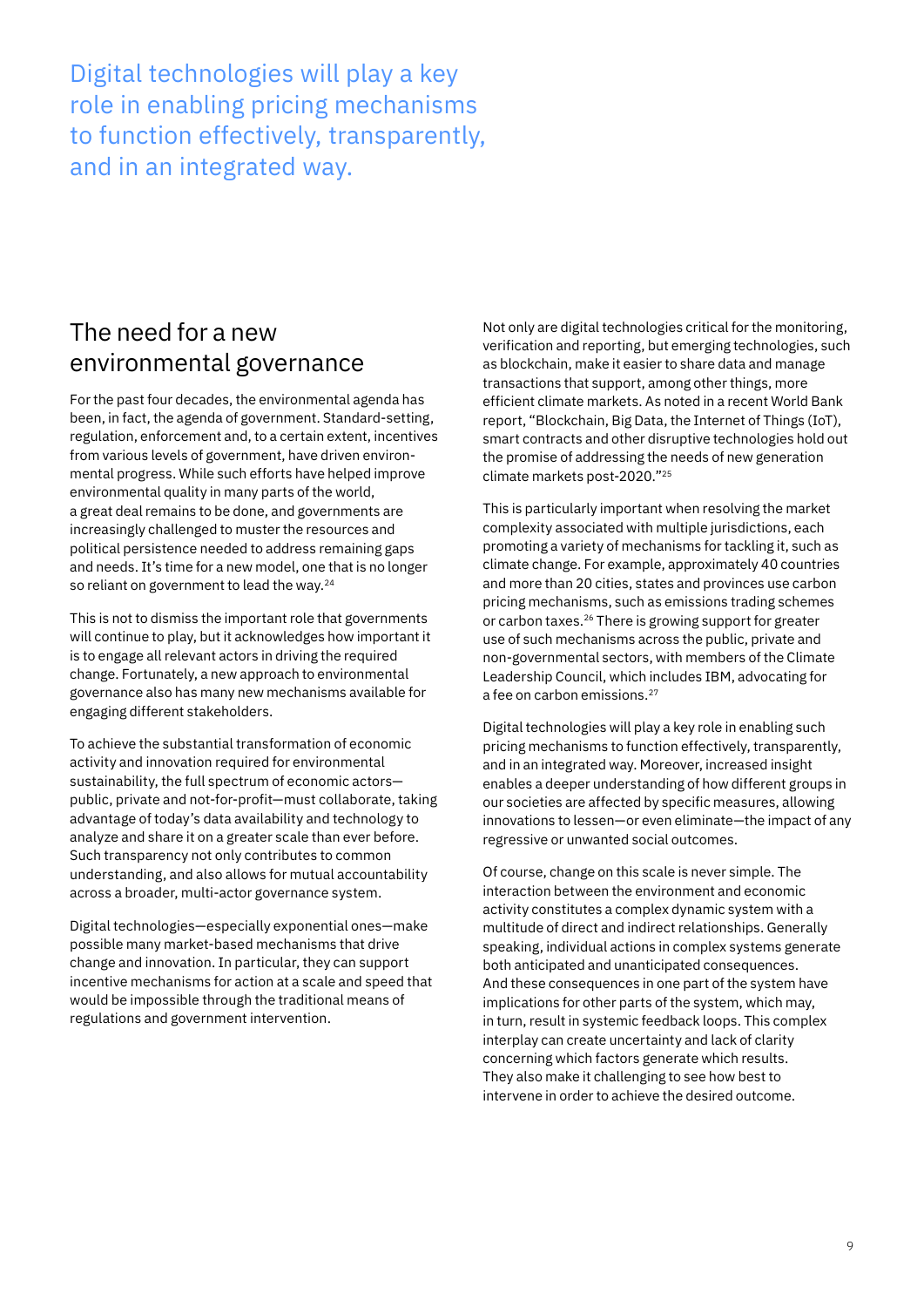Fortunately, a study of complex systems shows that improving information flows helps, especially broadening access to information.28 Digital technologies also give us much more detailed information, and the ability to build better models and simulations than ever before, deepening our understanding of what is going on in a complex system. This can help economic actors navigate a rapidly changing landscape in order to achieve greater alignment between economic and environmental objectives.

Two even more important challenges in influencing the behavior of such complex systems for the benefit of the environment are: creating the right incentives for the desired change; and empowering actors to add to, adjust and evolve system structure. AI-enabled insights can guide more targeted policies and interventions, and also help engage and motivate action by relevant stakeholders.

The combination of business model transformation and a new environmental governance structure has the potential to bring about the societal transformation needed for environmental sustainability. Digital technologies can reshape what is possible, stimulate new innovations, and enable effective ways of working together. However, this transformation is not inevitable, nor technologically determined. It will demand a concerted effort by public, private and societal actors. But after years where environmental progress has seemed to stall, substantive change is finally within our reach.

# Action guide

### *The sustainable enterprise emerges to meet the environmental imperative*

### **Integrate your digital transformation and environmental sustainability strategies and efforts**

- Map out how different environmental challenges might affect customers, suppliers, employees and investors in different areas of your business. Use this insight as a basis for strategic action. Apply tools such as Component Business Modeling to help identify the links between environmental objectives, digital transformation and your business strategy.29
- Deploy digital technologies to provide the insight from big data and analytics to tap into new market opportunities and manage potential risks. Use exponential technologies, and notably AI, to give your organization greater agility and resilience.
- Use digital technologies as a catalyst for developing smart and innovative solutions to environmental challenges. Adopt methods such as Design Thinking and a "sustainability garage" to drive the environmental innovation agenda within your company and enable out-of-the-box thinking.30

### **Transform business processes into green intelligent workflows**

- Define your data needs for integrating environmental objectives into your workflows and make sure it is accessible and ready for use.
- Infuse data and insight into a wider transformation of business processes to create resilient operations. Explore how exponential technologies such as IoT, blockchain, and AI can open up new ways of achieving outcomes.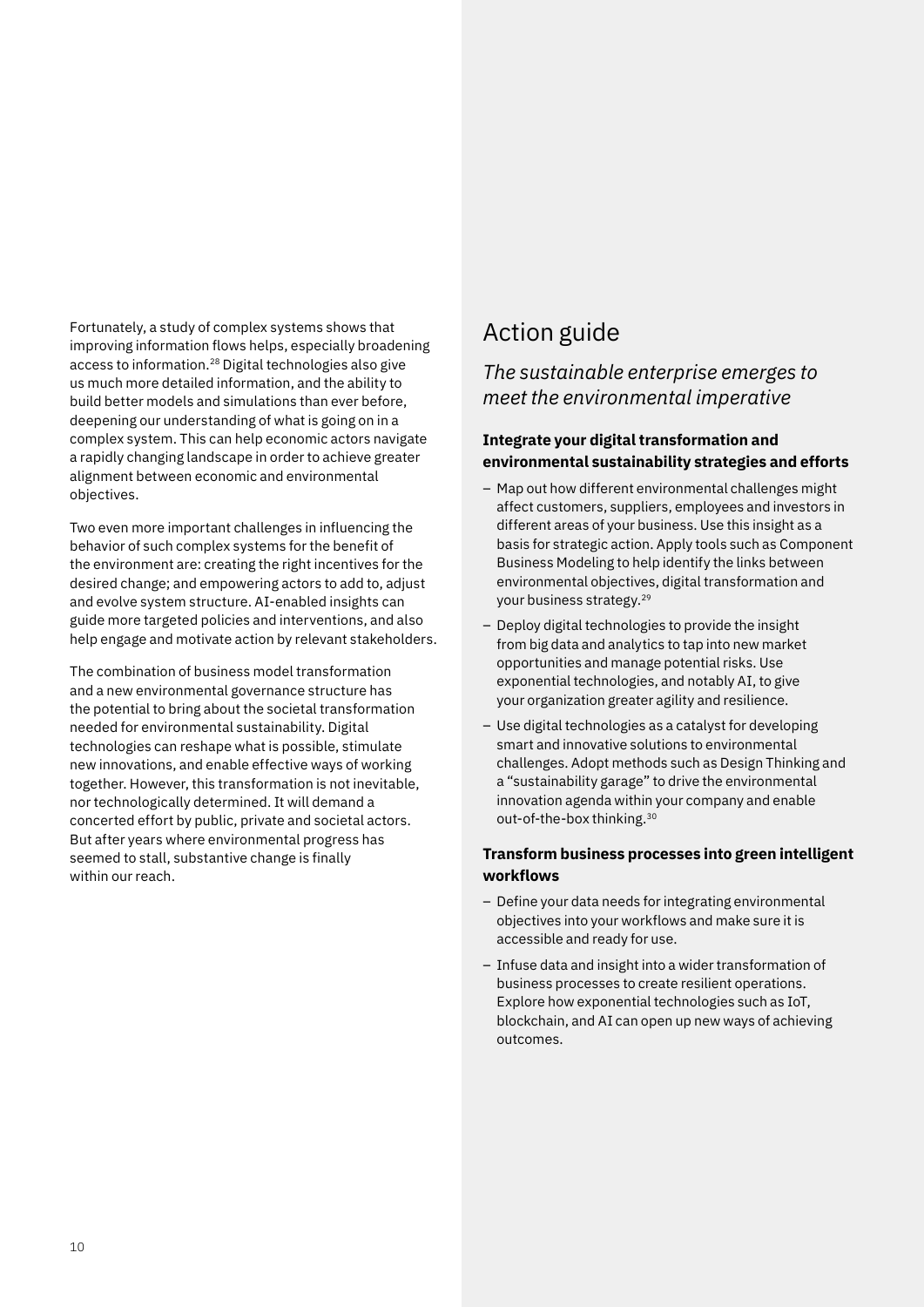- Redesign business processes with digital technologies to reduce the company's environmental footprint and harness the value of resources more efficiently. Use digital technologies to incorporate environmental data and KPIs in your process mapping and design.
- Use data and insight to monitor, manage and reduce operational exposure to environmental risks.
- Deploy digital and communication infrastructure and software to enable real-time access to relevant data by those managing operations to allow for rapid response to any observed environmental anomalies.
- Share data and engage with a wider set of external business partners and stakeholders in ways that allow environmental priorities to be an integral part of the entire value creation process. Shift to a hybrid cloud computing model to enable greater ease of collaboration and sharing of data within and outside your organization.

### **Infuse environmental sustainability into your enterprise experiences and culture**

- Provide a sense of purpose and direction and help employees build the skills needed to capitalize on the new opportunities of the environmental imperative. Assess if your current organization and talent pool is able to drive the required transformation, then fill any identified gaps.
- Make environmental sustainability a key part of the experiences you create for customers, employees and other stakeholders. Translate these experiences into clearly defined outcomes that your organization must work toward. Assess if your current governance and organization promotes or inhibits the achievement of these outcomes and make the necessary adjustments.

# Action guide *Recasting the role of government*

### **Become an enabler and facilitator of change**

- Work toward using the full spectrum of capabilities from different for sustainable innovation and transformation. Facilitate and encourage the involvement of all relevant actors to drive change and innovation. Think how actors can be engaged to positively contribute to resolving environmental challenges and legislate accordingly.
- Share relevant data in an open and secure manner. Put in place the necessary security and privacy regulations to enable the sharing of relevant data. Support the development of data-sharing platforms for development of innovative solutions to tackle environmental challenges and to offer system accountability through transparency.
- To facilitate real-time correction of environmental problems, develop a data communication superhighway. Use it to seamlessly connect data showing environmental anomalies with those responsible for implicated operations by using AI and machine analytics to enable data linkages and identify anomalies. Promote accountability by transparently showing whether corrective action was taken in response to such data and making related information available to the public and business affiliates (including supply chain managers, investors, and insurers).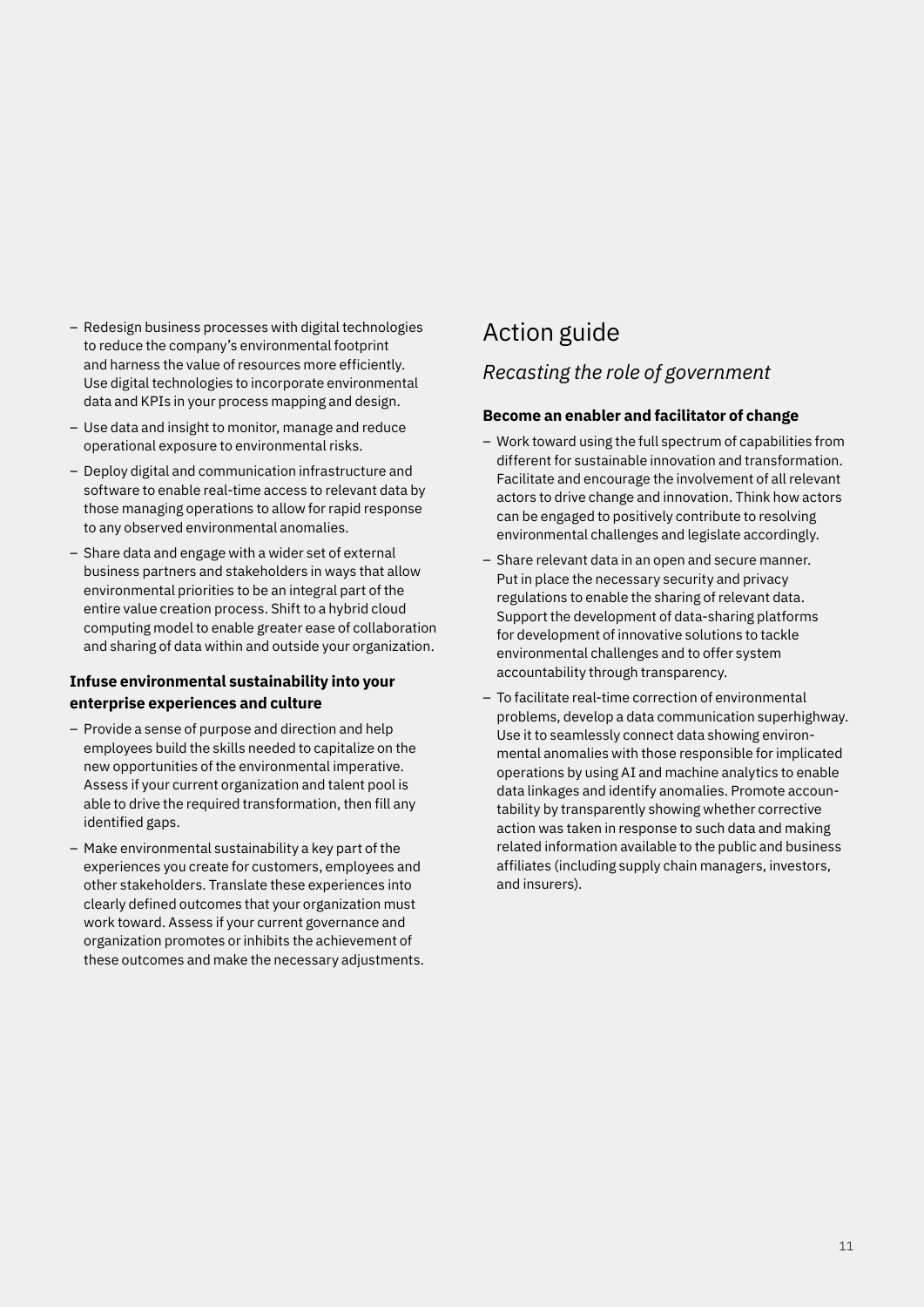### **Leverage data and insight for effective market mechanisms, and more precise regulation, policies, and interventions**

- Use data and digital technologies to deploy effective market mechanisms for protecting environmental assets, pollution control and addressing climate change. Incentivize economic actors to innovate and transform by internalizing environmental costs in prices, for example, through a fee on carbon and other pollutants.
- Use digital technologies to create a more effective and efficient regulatory environment. Leverage insight from comprehensive, granular and timely data to identify the most appropriate levers for change. Use digital technologies to monitor the impact of regulations and interventions, and identify opportunities for improvement.

### **Drive sustainable innovation**

- Lead by example and act as the catalysts for sustainable innovation. Governments should play an active role in driving sustainable innovation within governmental organizations, as well as invest in and channel funding toward improved environmental outcomes. This should include the ability of the public sector to use its procurement activities to encourage more environmentally sustainable business practices from its suppliers, and to digitally monitor and report on its performance in this regard.
- Collaborate closely with the private sector and other stakeholders to allocate resources and budgets toward environmental objectives. Governments should see the private and not-for-profit sectors as key partners in achieving the required change. This will require openness in terms of sharing of data but also in ways of working. Governments have a key role to play in embedding these new and more collaborative ways of working within the relevant public sector organizations.

# About Expert Insights

Expert Insights represent the opinions of thought leaders on newsworthy business and related technology topics. They are based upon conversations with leading subject matter experts from around the globe. For more information, contact the IBM Institute for Business Value at [iibv@us.ibm.com](mailto:iibv%40us.ibm.com?subject=).

### Notes and sources

- 1 Esty, Daniel and David Lubin, "The Sustainability Imperative," Harvard Business Review. May 2010.
- 2 Esty, Daniel and P.J. Simmons, The Green to Gold Business Playbook: How to Implement Sustainability Practices for Bottom-Line Results in Every Business Function, John Wiley Publishing. 2011.
- 3 "About the Sustainable Development Goals," United Nations Sustainable Development Goals website. [https://www.un.org/](https://www.un.org/sustainabledevelopment/sustainable-development-goals/) [sustainabledevelopment/sustainable-development-goals/](https://www.un.org/sustainabledevelopment/sustainable-development-goals/)
- 4 Franco, Emilio Granados, "The Global Risks Report 2020," World Economic Forum. [http://www3.weforum.org/docs/WEF\\_Global\\_Risk\\_](http://www3.weforum.org/docs/WEF_Global_Risk_Report_2020.pdf) [Report\\_2020.pdf](http://www3.weforum.org/docs/WEF_Global_Risk_Report_2020.pdf)
- 5 Eccles, Robert G.; Klimenko, Svetlana. "The Investor Revolution." Harvard Business Review. May/June 2019. [https://hbr.org/2019/05/](https://hbr.org/2019/05/the-investor-revolution) [the-investor-revolution](https://hbr.org/2019/05/the-investor-revolution)
- 6 Dodd, David. "Should Sustainability Be Part of Your Brand Story?" Customer Think. March 9, 2020. [https://customerthink.com/](https://customerthink.com/should-sustainability-be-part-of-your-brand-story) [should-sustainability-be-part-of-your-brand-story](https://customerthink.com/should-sustainability-be-part-of-your-brand-story)/
- 7 Cheung, Jane and Karl Haller, Jim Lee. "Meet the 2020 consumers driving change," IBM Institute for Business Value. June 2020. [https://](https://www.ibm.com/thought-leadership/institute-business-value/report/consumer-2020) [www.ibm.com/thought-leadership/institute-business-value/report/](https://www.ibm.com/thought-leadership/institute-business-value/report/consumer-2020) [consumer-2020](https://www.ibm.com/thought-leadership/institute-business-value/report/consumer-2020)
- 8 "2016 Cone Communications Millennial Employee Engagement Study," Cone Communications. 2016.
- 9 Bhattacharya, CB and Paul Polman. "Engaging Employees to Create a Sustainable Business," Stanford Social Inovation Review. Fall 2016. [https://ssir.org/articles/entry/engaging\\_employees\\_to\\_create\\_a\\_](https://ssir.org/articles/entry/engaging_employees_to_create_a_sustainable_business) [sustainable\\_business](https://ssir.org/articles/entry/engaging_employees_to_create_a_sustainable_business)
- 10 Better Business Better World," Business & Sustainable Development Commission. January 2017. [https://www.unglobalcompact.org/](https://www.unglobalcompact.org/library/5051) [library/5051](https://www.unglobalcompact.org/library/5051)
- 11 Haanaes, Knut. "Why all businesses should embrace sustainability," IMD, Research and Knowledge. November 2016. [https://www.imd.](https://www.imd.org/research-knowledge/articles/why-all-businesses-should-embrace-sustainability/) [org/research-knowledge/articles/](https://www.imd.org/research-knowledge/articles/why-all-businesses-should-embrace-sustainability/) [why-all-businesses-should-embrace-sustainability/](https://www.imd.org/research-knowledge/articles/why-all-businesses-should-embrace-sustainability/)
- 12 Esty, Daniel and Andrew Winston, Green to Gold: How Smart Companies Use Environmental Strategy to Innovate, Create Value, and Build Competitive Advantage. John Wiley Publishing. 2009.
- 13 Rejeski, Dave and Lovinia Reynolds, When Software Rules: Rule of Law in the Age of Artificial Intelligence (2018), [https://www.eli.org/sites/](https://www.eli.org/sites/default/files/eli-pubs/when-software-rules-web.pdf) [default/files/eli-pubs/when-software-rules-web.pdf;](https://www.eli.org/sites/default/files/eli-pubs/when-software-rules-web.pdf) and Blockchain Salvation (2018), [https://www.eli.org/sites/default/files/eli-pubs/](https://www.eli.org/sites/default/files/eli-pubs/policy-brief-14-web.pdf) [policy-brief-14-web.pdf](https://www.eli.org/sites/default/files/eli-pubs/policy-brief-14-web.pdf)
- 14 "The Circular Economy in Detail," Ellen MacArthur Foundation. 2017. [https://www.ellenmacarthurfoundation.org/explore/](https://www.ellenmacarthurfoundation.org/explore/the-circular-economy-in-detai) [the-circular-economy-in-detai](https://www.ellenmacarthurfoundation.org/explore/the-circular-economy-in-detai)l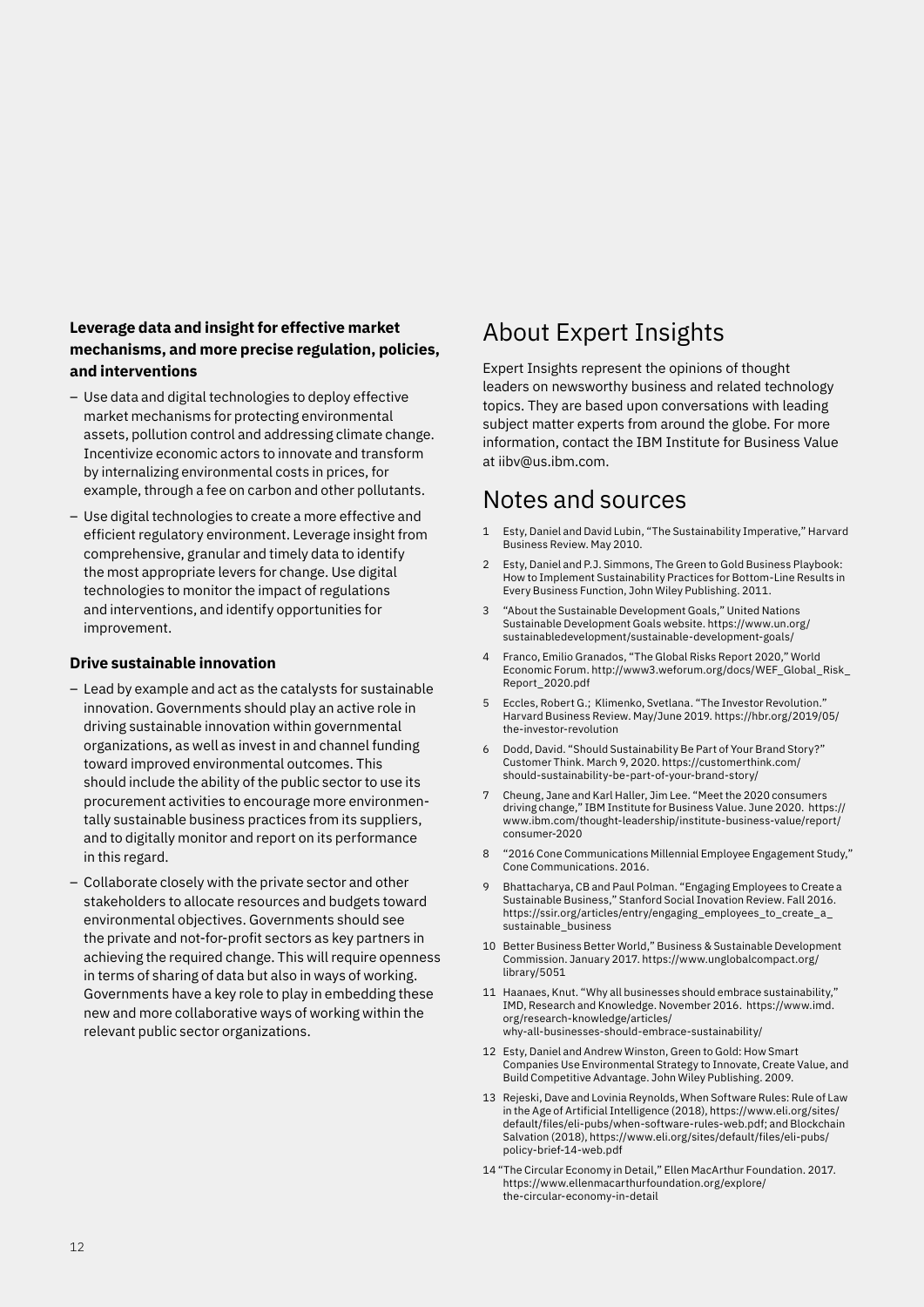- 15 "Business—Business-led collaboration & disruptive innovation are key to building a circular economy," Ellen MacArthur Foundation. 2017. [https://www.ellenmacarthurfoundation.org/our-work/approach/](https://www.ellenmacarthurfoundation.org/our-work/approach/business) [business](https://www.ellenmacarthurfoundation.org/our-work/approach/business)
- 16 "Welcome to the International Material Data System," IMDS website. 2017. <https://www.mdsystem.com/imdsnt/startpage/index.jsp>
- 17 Hedberg, Annika and Stefan Sipka. "The Circular Economy: Going Digital." European Policy Centre. 2020. [https://wms.flexious.be/](https://wms.flexious.be/editor/plugins/imagemanager/content/2140/PDF/2020/DRCE_web.pdf) [editor/plugins/imagemanager/content/2140/PDF/2020/DRCE\\_web.](https://wms.flexious.be/editor/plugins/imagemanager/content/2140/PDF/2020/DRCE_web.pdf) [pdf](https://wms.flexious.be/editor/plugins/imagemanager/content/2140/PDF/2020/DRCE_web.pdf)
- 18 "Glossary of Statistical Terms," OECD website. March 4, 2003. [https://](https://stats.oecd.org/glossary/detail.asp?ID=824) [stats.oecd.org/glossary/detail.asp?ID=824](https://stats.oecd.org/glossary/detail.asp?ID=824)
- 19 Esty, Daniel. "Red Lights to Green Lights: From 20th Century Environmental Regulation to 21st Century Sustainability," Environmental Law, vol. 47, issue 1 (2017).
- 20 "Plastic Bank: Enabling plastic recycling and financial inclusion with Blockchain," IBM. 2019. [https://www.ibm.com/case-studies/](https://www.ibm.com/case-studies/plastic-bank-ibm) [plastic-bank-ibm](https://www.ibm.com/case-studies/plastic-bank-ibm)
- 21 "Digital Technology Opportunities in the Colorado River Basin," Environmental Law Institute. November 2019. [https://www.eli.org/](https://www.eli.org/sites/default/files/eli-pubs/digital-tech-water-report-final.pdf) [sites/default/files/eli-pubs/digital-tech-water-report-final.pdf](https://www.eli.org/sites/default/files/eli-pubs/digital-tech-water-report-final.pdf)
- 22 "E. & J. Gallo winery client story," IBM Watson website. [https://www.](https://www.ibm.com/watson/stories/ejgallo/) [ibm.com/watson/stories/ejgallo/](https://www.ibm.com/watson/stories/ejgallo/)
- 23 Rabe, Lars. "The war on waste: Why artificial intelligence is making the fashion industry greener," Essential Retail. July 12, 2019. [https://](https://www.essentialretail.com/comments/the-war-on-waste/) [www.essentialretail.com/comments/the-war-on-waste/](https://www.essentialretail.com/comments/the-war-on-waste/)
- 24 Fulton, Scott and David Rejeski, A New Environmentalism: The Need for a Total Strategy for Environmental Protection, 48 ENVTL. L. REP. 10780. September 2018.
- 25 "Blockchain and Emerging Digital Technologies for Enhancing Post-2020 Climate Market," World Bank Group Climate Change. 2018. [https://openknowledge.worldbank.org/bitstream/](https://openknowledge.worldbank.org/bitstream/handle/10986/29499/124402-WP-Blockchainandemergingdigi) [handle/10986/29499/124402-WP-Blockchainandemergingdigitaltec](https://openknowledge.worldbank.org/bitstream/handle/10986/29499/124402-WP-Blockchainandemergingdigi) [hnologiesforenhancingpostclimatemarkets-PUBLIC.](https://openknowledge.worldbank.org/bitstream/handle/10986/29499/124402-WP-Blockchainandemergingdigi) [pdf?sequence=1&isAllowed=y](https://openknowledge.worldbank.org/bitstream/handle/10986/29499/124402-WP-Blockchainandemergingdigi), p.5. For an inventory of global blockchain applications relating to the environment, see "Blockchain Inventory," Project on the Energy and Environmental Implications of the Digital Economy. [http://www.digitalenergyenvironment.org/](http://www.digitalenergyenvironment.org/resources/blockchain/) [resources/blockchain/](http://www.digitalenergyenvironment.org/resources/blockchain/)
- 26 "Pricing Carbon—What is Carbon Pricing?" The World Bank. [https://](https://www.worldbank.org/en/programs/pricing-carbon) [www.worldbank.org/en/programs/pricing-carbon](https://www.worldbank.org/en/programs/pricing-carbon)
- 27 "About—Mission," Climate Leadership Council. [https://clcouncil.org/](https://clcouncil.org/mission/) [mission/](https://clcouncil.org/mission/)
- 28 Meadows, Donella H. Thinking in Systems. Chelsea Green Publishing. 2008. P. 194.
- 29 "Component Business Modeling—A new perspective on cutting risk and compliance costs." IBM Institute for Business Value. June 2018. [https://www.ibm.com/thought-leadership/institute-business-value/](https://www.ibm.com/thought-leadership/institute-business-value/report/cbmris) [report/cbmrisk](https://www.ibm.com/thought-leadership/institute-business-value/report/cbmris)
- 30 "IBM Garage," IBM. https://www.ibm.com/garage; "Enterprise Design Thinking," IBM. [https://www.ibm.com/services/business/](https://www.ibm.com/services/business/design-thinking) [design-thinking](https://www.ibm.com/services/business/design-thinking)

### © Copyright IBM Corporation 2020

IBM Corporation New Orchard Road Armonk, NY 10504 Produced in the United States of America August 2020

IBM, the IBM logo, [ibm.com](http://www.ibm.com) are trademarks of International Business Machines Corp., registered in many jurisdictions worldwide. Other product and service names might be trademarks of IBM or other companies. A current list of IBM trademarks is available on the web at "Copyright and trademark information" at: [ibm.com/legal/copytrade.shtml](http://www.ibm.com/legal/copytrade.shtml).

This document is current as of the initial date of publication and may be changed by IBM at any time. Not all offerings are available in every country in which IBM operates.

THE INFORMATION IN THIS DOCUMENT IS PROVIDED "AS IS" WITHOUT ANY WARRANTY, EXPRESS OR IMPLIED, INCLUDING WITHOUT ANY WARRANTIES OF MERCHANTABILITY, FITNESS FOR A PARTICULAR PURPOSE AND ANY WARRANTY OR CONDITION OF NON-INFRINGEMENT. IBM products are warranted according to the terms and conditions of the agreements under which they are provided.

This report is intended for general guidance only. It is not intended to be a substitute for detailed research or the exercise of professional judgment. IBM shall not be responsible for any loss whatsoever sustained by any organization or person who relies on this publication.

The data used in this report may be derived from third-party sources and IBM does not independently verify, validate or audit such data. The results from the use of such data are provided on an "as is" basis and IBM makes no representations or warranties, express or implied.